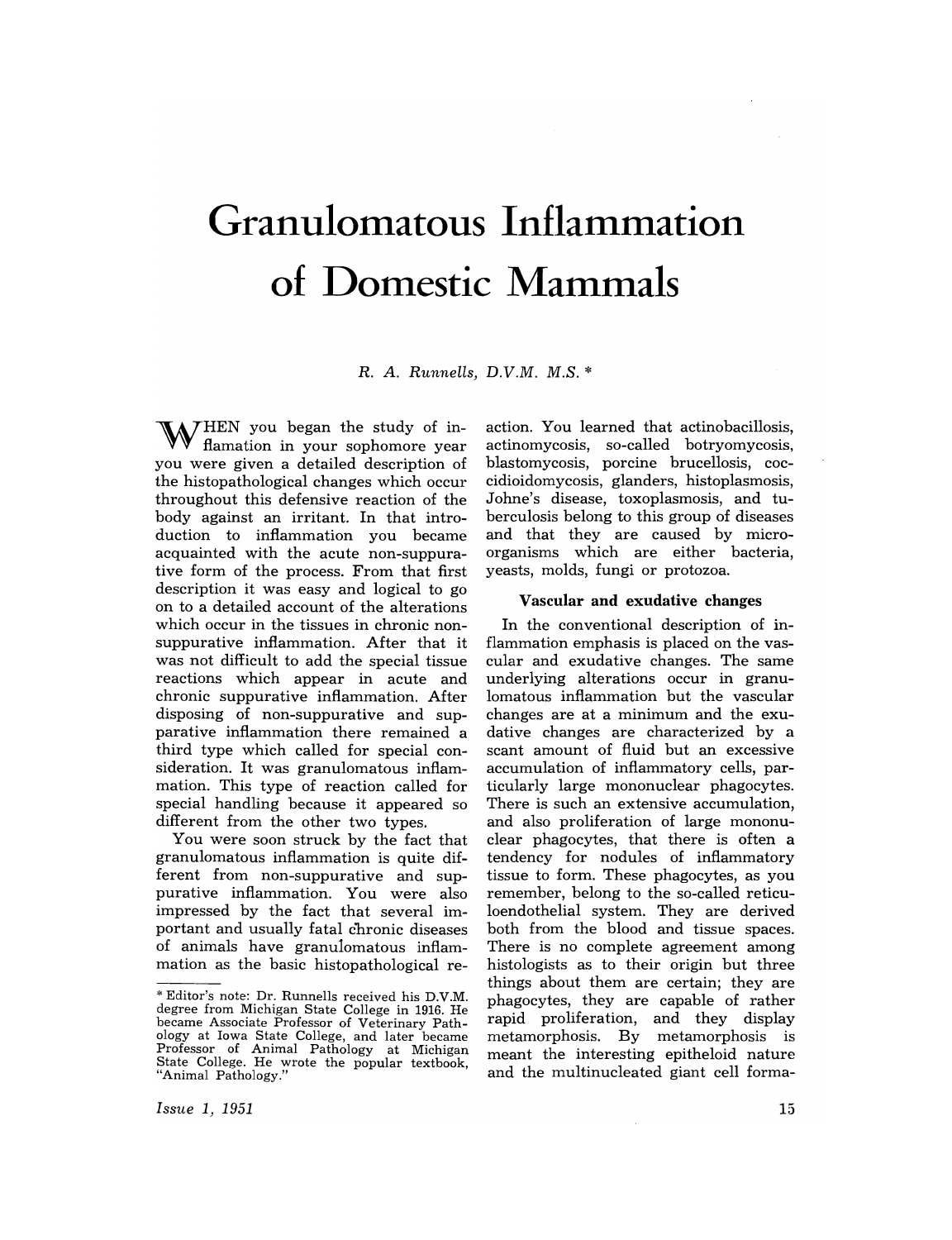tion which these cells assume in most of the granulomatous diseases.

### Chronic inflammation

In all three types of chronic inflamma $tion$  - non-suppurative, suppurative and  $gramulomatous$  — the same inflammatory cellular elements are present, i.e., lymphocytes, plasma cells, large mononuclear phagocytes, and neutrophils, but the relative number and the distribution of each kind of cell is entirely different and quite characteristic for each type of inflammation.

In the pure chronic non-suppurative inflammation there is a mixture of lymphocytes and plasma cells with some large mononuclear phagocytes and few neutrophils. In chronic suppurative inflammation the chief cell of course is the neutrophil. In the chronic granulomatous inflammation there is an accumulation and proliferation of large mononuclear phagocytes.

All three types of inflammation may progress to the healing stage which consists of a fibrosis followed by scar formation. In some diseases the centers of the granulomatous areas may undergo caseation necrosis either with or without calcification, as in porcine brucellosis and bovine tuberculosis. Later fibrosis and scar formation, sometimes with hyalinization, may be the terminal process. In histoplasmosis of the liver of the dog there is a distinct coagulation necrosis.

While the neutrophil is the first cell to appear in an area of invasion of the specific agent in granulomatous inflammation, as in the other two types of inflammation, the most promient cell and also the most important cell eventually is the large mononuclear phagocyte, but the response of this cell to the different causative agents is not exactly the same. Some of the specific irritants such as *Mycobacterium tuberculosis* and *Mycobacterium paratuberculosis* stimulate principally the accumulation and proliferation of very large numbers of the large mononuclear phagocytes. Other causative agents like *Brucella suis, Malleomyces* mallei~ *Actinobacillus lignieresi* 

and *Actinomyces bovis* do not stimulate the formation of as many macrophages but do attract sufficient numbers of neutrophils so that suppuration occurs. This type of inflammation therefore is not a pure granulomatous one but a mixture of granulomatous and suppurative. *Staphylococcus ascoformans,* the cause of socalled botryomycosis, also causes a mixed granulomatous and suppurative inflammation.

While some diseases like bovine tuberculosis and Johne's disease are characterized by a pure granulomatous inflammation and others like actinobacillosis, actinomycosis, botryomycosis, glanders and porcine brucellosis present a mixture of the granulomatous and suppurative types, there is one disease which displays a variation of types. The disease is coccidioidomycosis caused by the mold *Coccidioides immitis.* The variations of types of inflammation in this disease are explained on the basis that the three developmental stages of this mold in the body incite different inflammatory reactions.

## Function of the macrophage

The function of the macrophage in granulomatous inflammation is obviously phagocytosis of the invading microorganism. The outcome of the attack on the invader however is quite variable; that is, the invader may be phagocytized and destroyed, or after ingestion the invader may kill the phagocyte, or after engulfing the invader the latter may continue to live within the phagocyte, an example of a strange type of intracellular parasitism. In the latter instance the most peculiar reaction occurs in that the intracellular parasite seems to stimulate the phagocyte to proliferate, to migrate and undergo metamorphosis. In Johne's disease, histoplasmosis, toxoplasmosis, and coccidioidomycosis in particular one observes these phenomena. One wonders how the macrophages can gorge themselves with such large numbers of the causative agent and still remain alive. Furthermore one wonders why the chronic inflammatory process is not ac-

*Iowa State College Veterinarian*